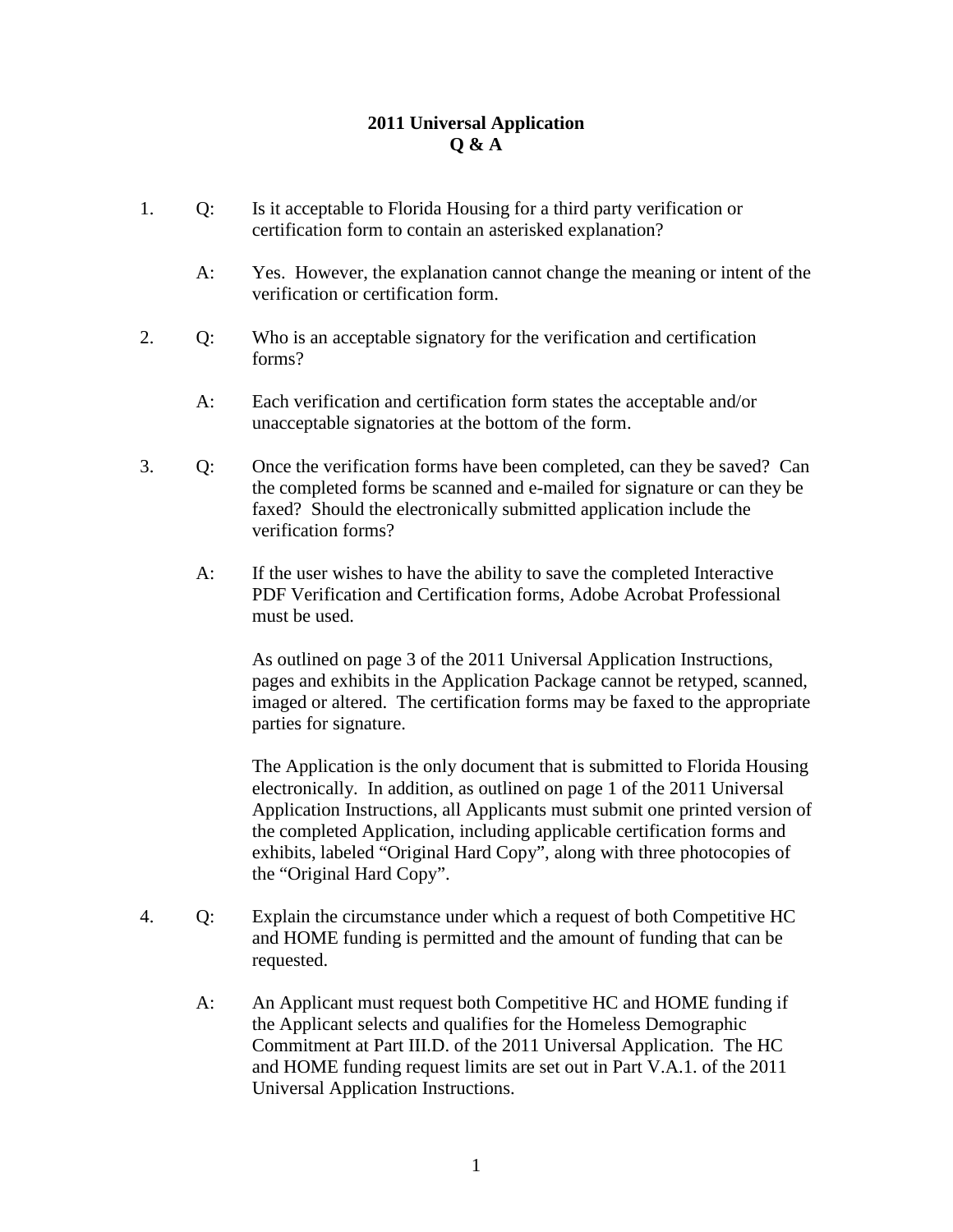- 5. Q: If the Applicant is requesting both Housing Credits and HOME funding, must all of the Housing Credit questions and all of the HOME questions be answered?
	- A: In addition to answering all applicable general (non-program specific) questions and all Housing Credit specific questions, an Applicant requesting both Housing Credits and HOME funding must also answer all HOME specific questions.
- 6. Q: What set-aside questions in Part III.E. of the 2011 Universal Application should Applicants requesting Competitive HC and HOME funding complete?
	- A. Applicants requesting Competitive HC and HOME funding should complete the HC set-aside questions at Part III.E.1. of the 2011 Universal Application and also complete the HOME set-aside questions at Part III.E.2. of the 2011 Universal Application. All Applicants should also complete the Affordability Period question at Part III.E.3. of the 2011 Universal Application.
- 7. Q: Do SHIP below market-rate loans and fee waivers count as HOME Match for the 2011 Universal Application?
	- A: Below market-rate loans count as HOME Match only if the repayments are being paid to a local account (participating jurisdiction's HOME account). Fee waivers count as HOME Match provided the fee is permanently waived.
- 8. Q: If an Application requesting HC and HOME funding is not selected to meet the HC Homeless goal, is the Application still eligible for funding?
	- A: Once the HC Homeless goal has been met, Applications requesting Competitive HC and HOME funding will not be eligible to be selected for any funding.
- 9. Q: Although a Public Housing Authority does not meet the definition of Non-Profit as stated in subsections 67-48.002(82) and 67-21.002(68), F.A.C., can it apply as a Non-Profit for purposes of the Universal Application?
	- A: No.
- 10. Q: A publicly traded corporation is required to furnish to the SEC as part of its annual Form 10-K report a list of the security ownership of certain beneficial owners and management. When the shareholders of a publicly traded corporation are required to be listed on Exhibit 9, will the listing of only those shareholders required to be reported by the corporation in its Form 10-K satisfy Florida Housing's requirement for purposes of Exhibit 9?
	- A: Yes.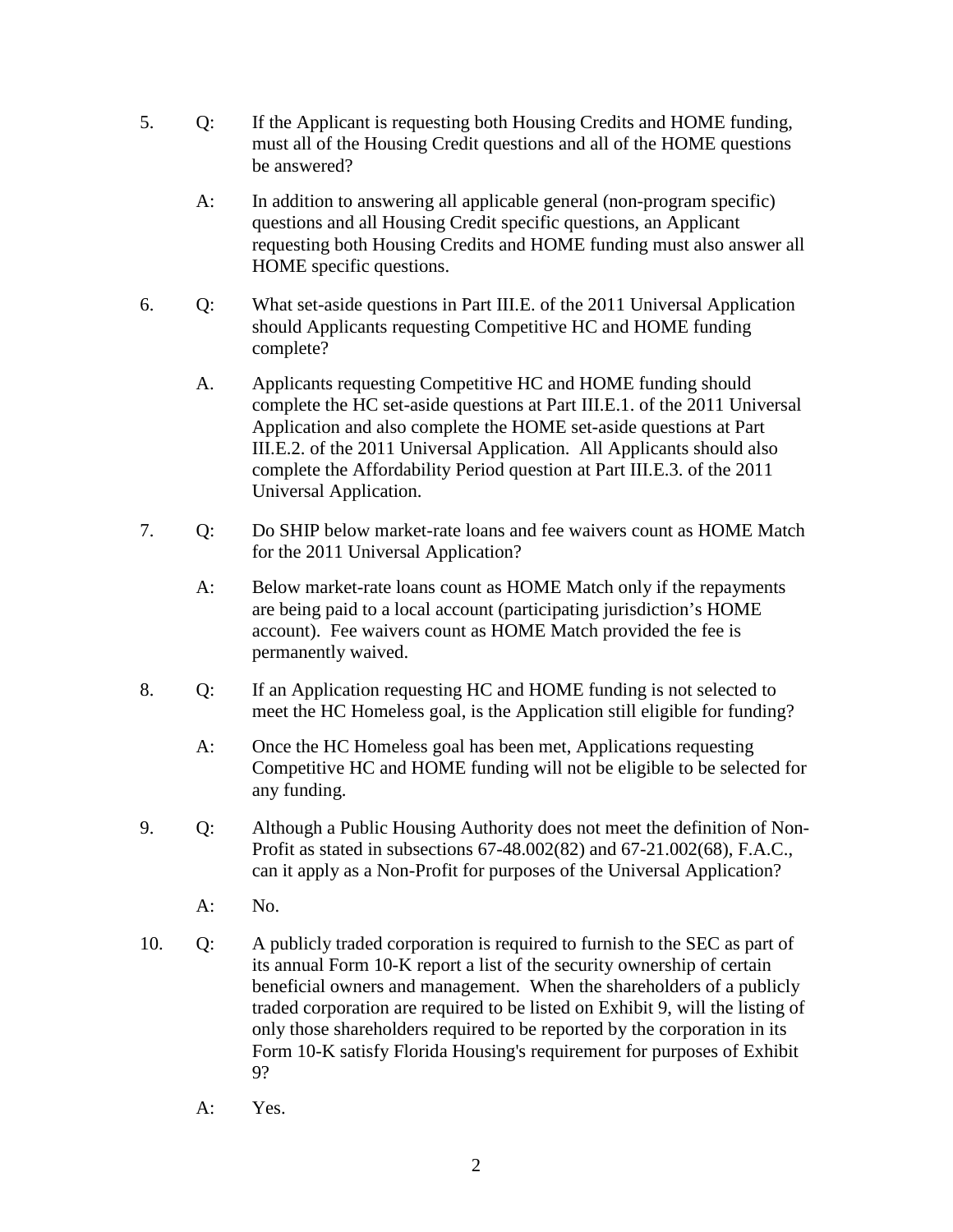- 11. Q: To count for general Developer experience, must at least one of the Principals meet all of the general experience requirements or can the experience of all Principals be combined to meet these requirements?
	- A: At least one of the Principals of the Developer entity must meet all of the Developer general experience requirements stated at Part II.B.1.b. of the 2011 Universal Application Instructions.
- 12. Q: Can a proposed Development located in a medium county qualify as an Urban In-Fill Development?
	- A: A proposed Development located in a large or medium county can qualify as an Urban In-Fill Development provided the criteria stated in the 2011 Universal Application Package is met.
- 13. Q: Who makes the determination that a proposed Development site meets the criteria listed on the Local Government Verification of Qualification as Urban In-Fill Development form?
	- A: It is up to the Local Government to make this determination.
- 14. Q: What qualifies a proposed Development as a Development with Scattered Sites and how does such a Development qualify for features and amenities points?
	- A: If the proposed Development meets the definition of Scattered Sites (see Subsections 67-48.002(105) and 67-21.002(84), F.A.C.), a part of the boundary of each parcel must be located within 1/2 mile of the Scattered Site with the most units. And, to be eligible for features and amenity points, these Applicants must commit to locate each selected feature and amenity that is not unit-specific on each of the Scattered Sites, or no more than 1/16 mile from the Scattered Site with the most units, or a combination of both.
- 15. Q: On the verification/certification forms that require the "Development Location", if the proposed Development will consist of Scattered Sites should the Applicant include a separate verification/certification form for each of the Scattered Sites or include all of the Scattered Site addresses on each verification/certification form?
	- A: If the Development will be comprised of Scattered Sites, the Applicant must demonstrate that the required information is in place for each of the Scattered Sites. This can be accomplished by (i) listing all of the Scattered Site addresses on each verification/certification form, or (ii) providing a separate verification/certification form for each of the Scattered Sites, or (iii) attaching a list behind each of the verification/certification forms showing the address of each of the Scattered Sites.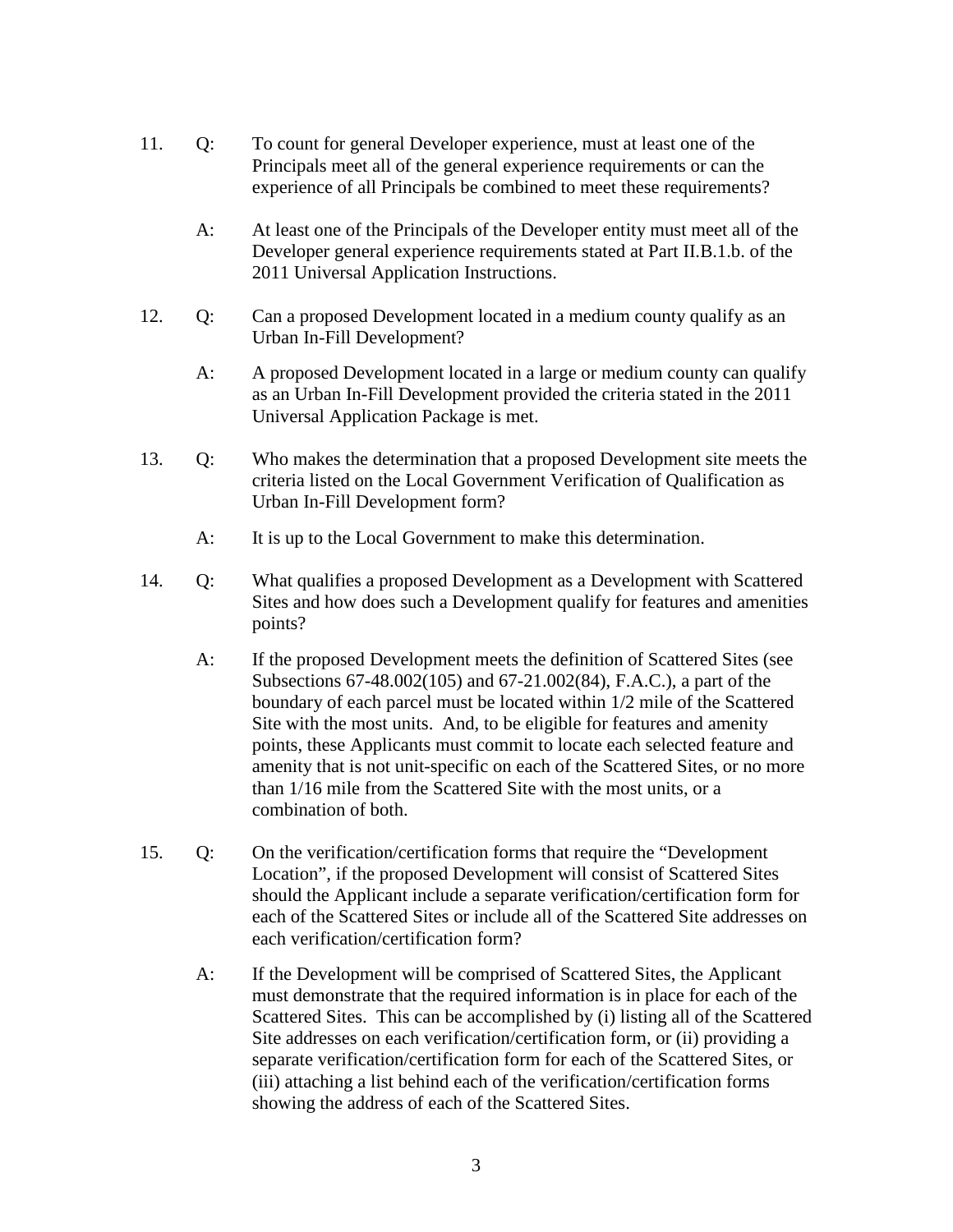- 16. Q: Under the definition of Scattered Sites, if a proposed Development consists of real property that is not contiguous and is divided by a roadway or street, would this constitute a Development consisting of Scattered Sites?
	- A: Yes.
- 17. Q: If an alley runs through the proposed Development site, would this constitute a Scattered Site?
	- A: Yes, if the alley constitutes a roadway or street.
- 18. Q: If a Development site consists of two Scattered Sites and will have the same number of units on both of the Scattered Sites, can the Tie-Breaker Measurement Point be placed on either of the Scattered Sites?
	- A: Yes.
- 19. Q: If some of the funds being applied for will be used to pay down an existing mortgage on the property as well as to fund rehabilitation, should the Applicant select Rehabilitation or Acquisition and Rehabilitation under Development Category?
	- A: In accordance with Part III.A.3.a. of the 2011 Universal Application Instructions, the Applicant should select Acquisition and Rehabilitation or Acquisition and Preservation, as applicable.
- 20. Q: What Development Type should be selected for a 3-story building?
	- A: For purposes of the 2011 Universal Cycle Application, either "Garden Apartments" or "Other" could be selected as the Development Type for a 3-story building.
- 21. Q: Must a feature/amenity be located on the Development site in order to receive points for that feature/amenity?
	- A: Yes.
- 22. Q: Part III.B.3. of the 2011 Universal Application Instructions indicates that the point value for each feature and amenity selected by the Applicant in the Optional Features and Amenities section will be doubled if the proposed Development consists of 49 or fewer units. Does this include manager units? And, does this provision include the Optional Universal Design and Visitability Features?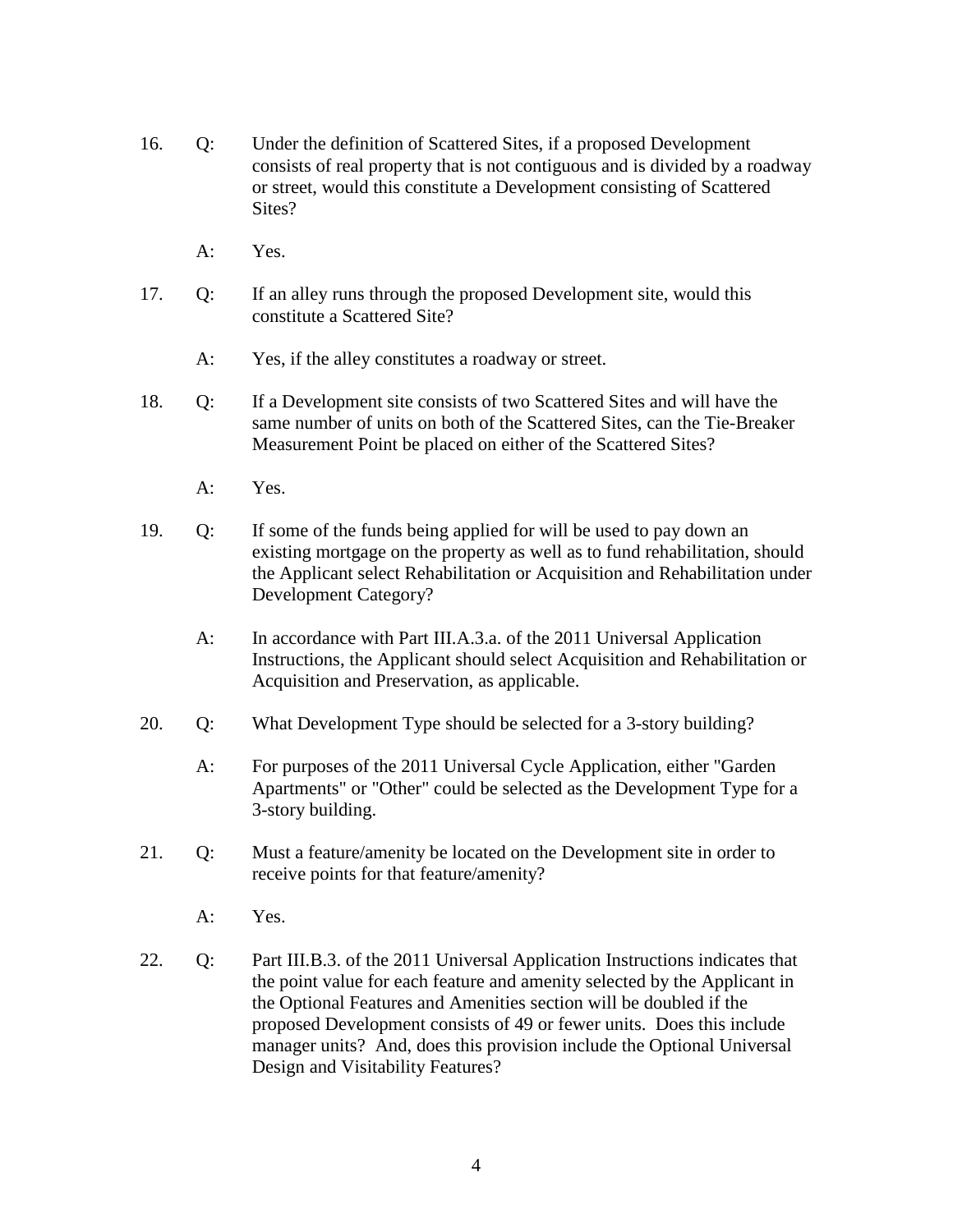- A: The provision for the doubling of points discussed at Part III.B.3. of the 2011 Universal Application Instructions applies to a proposed Development that consists of 49 or fewer total units. This provision only applies to Part III.B.3.a., Optional General Unit Features and Amenities for all new construction units and rehabilitation units, Part III.B.3.b., Optional Features and Amenities for all Developments Except SRO, and Part III.B.3.c. Optional Features and Amenities for SRO Developments.
- 23. Q: The surveyor certification forms included in the 2011 Universal Application require that the method used to determine the latitude and longitude coordinates conform to Rule Chapter 61G17-6, F.A.C. The correct rule citation is 5J-17, F.A.C.
	- A: Although the provisions of Rule Chapter 61G17-6, F.A.C., have been transferred to Rule Chapter 5J-17, F.A.C., the provisions of former Rule Chapter 61G17-6, F.A.C., as they relate to the method used to determine latitude and longitude coordinates, are still in effect under the new Rule Chapter 5J-17, F.A.C.
- 24. Q: Under the 2011 Universal Application definition of public school, would a magnet school that is operated by a public school district be considered a public school?
	- A: In order to qualify as a public school under the definition stated in the 2011 Universal Application, the principal criterion for admission to the public elementary, middle, junior and/or high school is the geographic proximity to the school, including a charter school, except for a charter school that is not generally available to appropriately aged children in the radius area.
- 25. Q: How do you change the coordinates format in Street Atlas USA 2010 from degrees and minutes to degrees, minutes and seconds?
	- A: Click on the button at the top of the screen labeled "options". In the dialog box, select the "Display" tab. In the "Units" section, select "Coordinates" to adjust the coordinates to degrees, minutes and seconds.
- 26. Q: The instructions and the Surveyor Certification forms for the 2011 Universal Application say that the latitude and longitude coordinates must be stated in degrees, minutes and seconds truncated after one decimal place. Should rounding be done before truncating?
	- A: There is no rounding when truncating. For example, when truncating a coordinate of "3.19" after one decimal place, the resulting coordinate would be "3.1".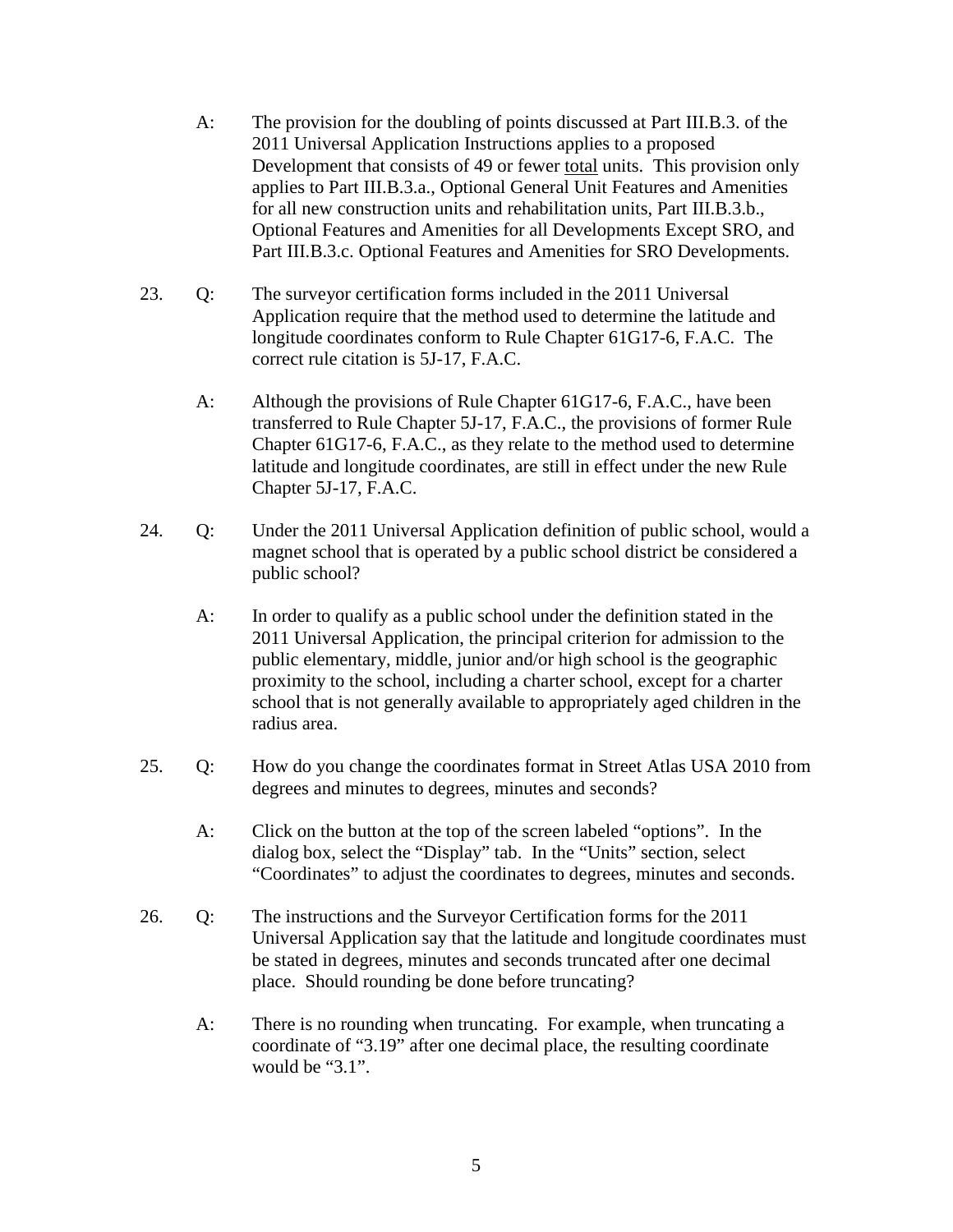- 27. Q: Does the site plan or plat approval apply to both new construction and rehabilitation?
	- A: Yes.
- 28. Q: Can a private owner of a treatment plant facility sign the infrastructure availability verification forms or letters for water and/or sewer capacity, package treatment or septic tank?
	- A: No. The forms or letters must be signed by the permitting or licensing authority (local, state or federal) and may not be signed by the Applicant, by any related parties of the Applicant, by any Principals or Financial Beneficiaries of the Applicant, or by any local elected officials.
- 29. Q: Since site plan/plat approval and zoning approval are threshold issues, when must these approvals be in place?
	- A: As stated at Part III.C.1. and Part III.C.4. of the 2011 Universal Application Instructions, site plan/plat approval/review and zoning approval must be in place as of Application Deadline for the 2011 Universal Application Cycle. The applicable verification forms showing status of site plan approval/plat approval and evidence of appropriate zoning must be provided to Florida Housing no later than the date that signifies the end of the cure period outlined in Subsection 67-48.004(6), F.A.C.
- 30. Q. Must a Phase II Environmental Site Assessment (ESA) be dated within 12 months of the Application Deadline?
	- A: No. However, if the Phase II ESA is not dated within 12 months of the Application Deadline for the current Application and the site's environmental condition has changed since the date of the original Phase II ESA, an update to the original Phase II ESA must have been prepared to demonstrate the condition of the site. The update to the Phase II ESA must be dated within 12 months of the Application Deadline for the current Application.
- 31. Q: If the actual number of units the Applicant will commit to set aside at, for example, 30 percent AMI, calculates to be 13.3334 percent, should the Applicant enter 13 percent or 13.3334 percent on the applicable set-aside breakdown chart at Part III.E.1.b.(3) of the 2011 Universal Application?
	- A: In accordance with the 2011 Universal Application Instructions, set-aside commitments should be stated as whole percentages.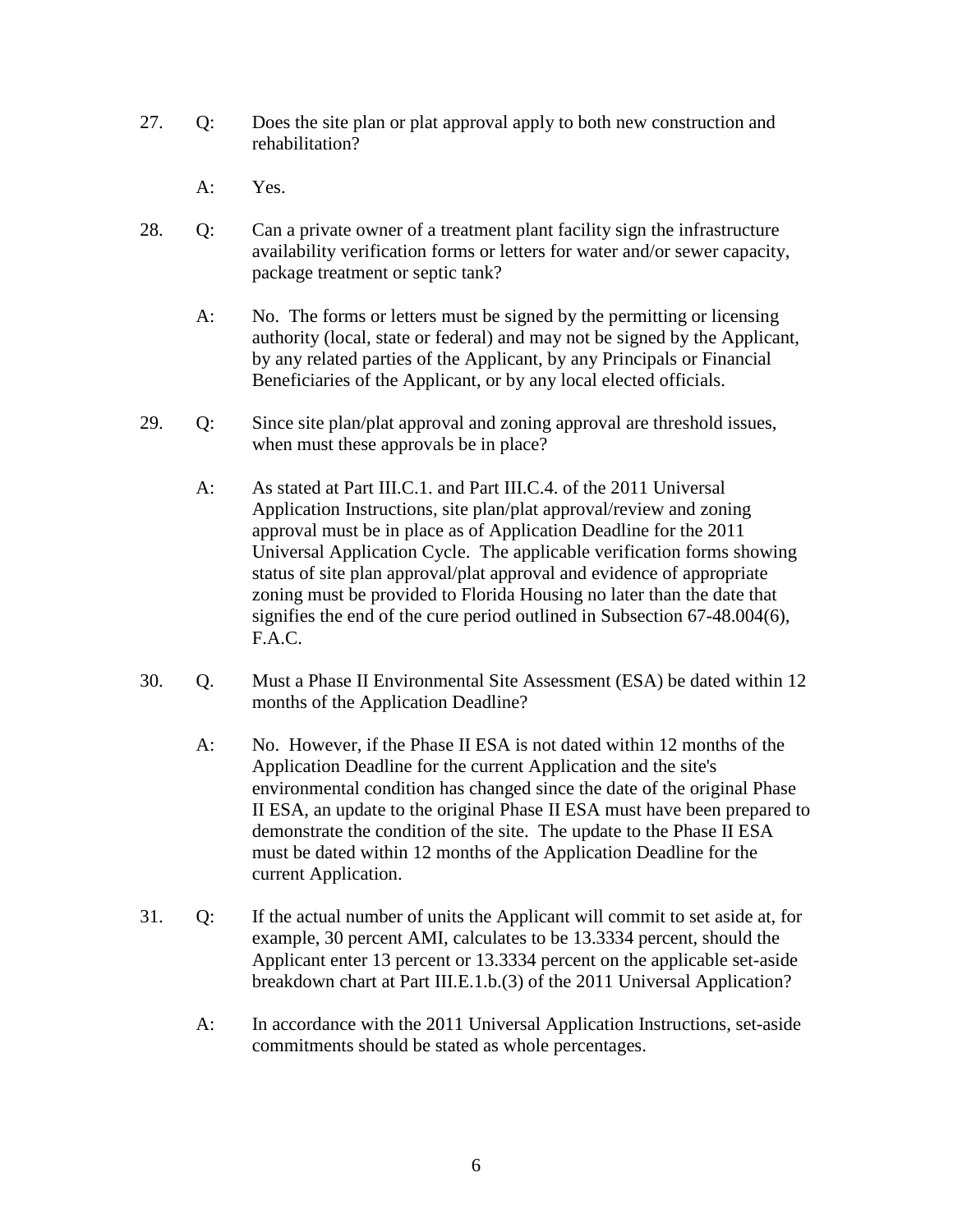- 32. Q: If the City waives permit and/or water/sewer impact fees, could this amount represent the local contribution as described on the Local Government Contributions forms in the Application? Also, if the City decides to defer payment of these fees as; e.g., a low interest loan, could this amount represent the local contribution?
	- A: The value of a contribution from the Local Government (net present value for loans and fee deferrals), whether it be a grant, loan, fee waiver or fee deferral, may count as a Local Government contribution for purposes of the 2011 Universal Application if the contribution is given specifically to the proposed Development because the Development will provide affordable housing. Any fee or any portion of a fee that is waived cannot also be counted as a deferred fee or loan.
- 33. Q: If multiple Applicants are requesting a Local Government contribution, but the Local Government wishes to only provide the contribution to the proposed Development that is successful in being awarded funding, can the Name of Development on the applicable Local Government Contributions form be left blank or denoted "unknown"?
	- A: No. To be eligible for points, the Local Government Contributions forms must be properly completed and Development specific.
- 34. Q: What is the Local Government contribution value of a waived loan fee given at loan closing?
	- A: Assuming that the loan fee waiver qualifies as a Local Government contribution, the contribution value of this waived loan fee will be the amount of the fee that is waived. Applicants must show how the waived fee was calculated in order for the contribution to count. If the fee is a flat fee where no computations are done to determine the amount, a statement to that regard should be attached to the "Local Government Verification of Contribution – Fee Waiver" form.
- 35. Q: A county has a provision to waive 25 percent of its school impact fees for only those rental developments that operate as affordable housing. Also, the county has a provision to waive an additional 75 percent of its school impact fees for those rental affordable Elderly developments that do not allow school-age children. Does the additional 75 percent count as a Local Government contribution?
	- A: No. Part IV.A. of the 2011 Universal Application Instructions states that a contribution must be given specifically because the Development will provide affordable housing. In the above example, the additional 75 percent that will be waived is because the Development will not allow school-age children, not strictly because it is affordable housing.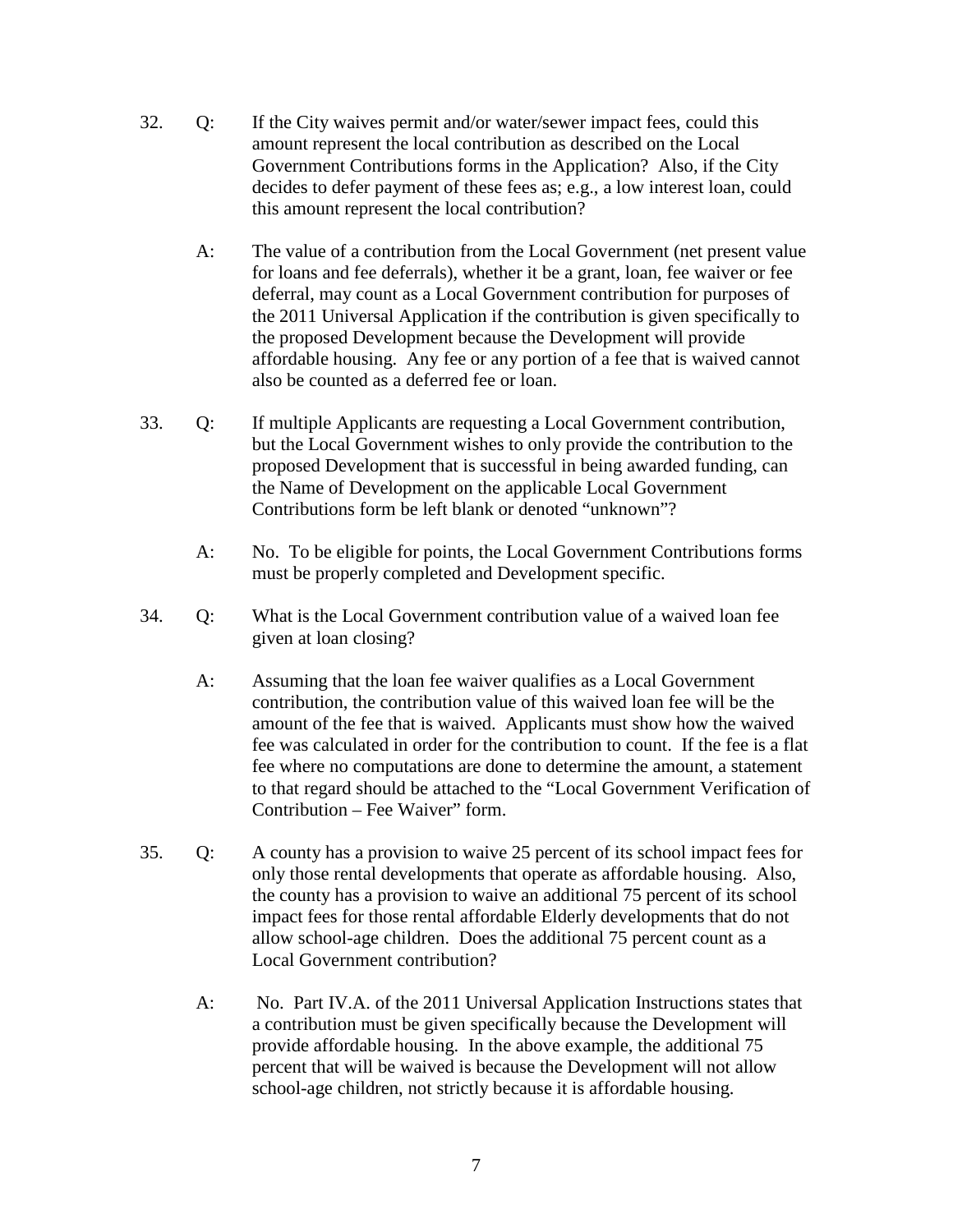- 36. Q: Which Local Government Verification of Contribution form should be used to demonstrate the contribution of property?
	- A: As stated in Part IV.A. of the 2011 Universal Application Instructions, the only Local Government contributions that will count for the purpose of scoring are: monetary grants, loans with the exception of USDA RD funds, a one-year or more deferral of a fee beyond the date that it is routinely due, and waiver of fees.
- 37. Q: If a proposed Development is to receive a Local Government loan with the terms that it will be forgiven if the Development remains affordable for 20 years, what would be the net present value of the loan?
	- A: The net present value of the loan would be the face value of the loan. Applicants should ensure that the forgiveness provisions are clearly spelled out on the "Local Government Verification of Contribution – Loan" form and include on a separate sheet of paper a statement such as "The net present value of the loan is (whatever the face value is) because the loan is forgiven."
- 38. Q: If the Local Government conveys a street, water/sewer lines, etc., all of which have a value, could this serve as a Local Government contribution? And, if so, should the Local Government complete the Local Government Verification of Contribution - Grant form and state the value and indicate this is in lieu of a check?
	- A. Part IV.A. of the 2011 Universal Application Instructions states that "Local Government contributions that are not specifically made for the benefit of affordable housing but are instead of general benefit to the area in which the Development is located will NOT qualify as a contribution to the Development." In addition, the instructions state that "The only Local Government contributions that will count for the purpose of scoring are: Monetary grants, Loans with the exception of USDA RD funds, a oneyear or more deferral of a fee beyond the date that it is routinely due, and a waiver of fees." Moreover, the proposed 'contributions' in the question are all related to infrastructure availability, which is otherwise a threshold requirement of the Application. Therefore, the conveyance of a street, water/sewer lines, etc., cannot be considered a Local Government contribution.
- 39. Q: The examples at Part IV.A. of the 2011 Universal Application Instructions detailing how to calculate the contribution value of a Local Government low-interest loan only cover permanent loans. Can Applicants receive contribution credit for a low-interest construction loan?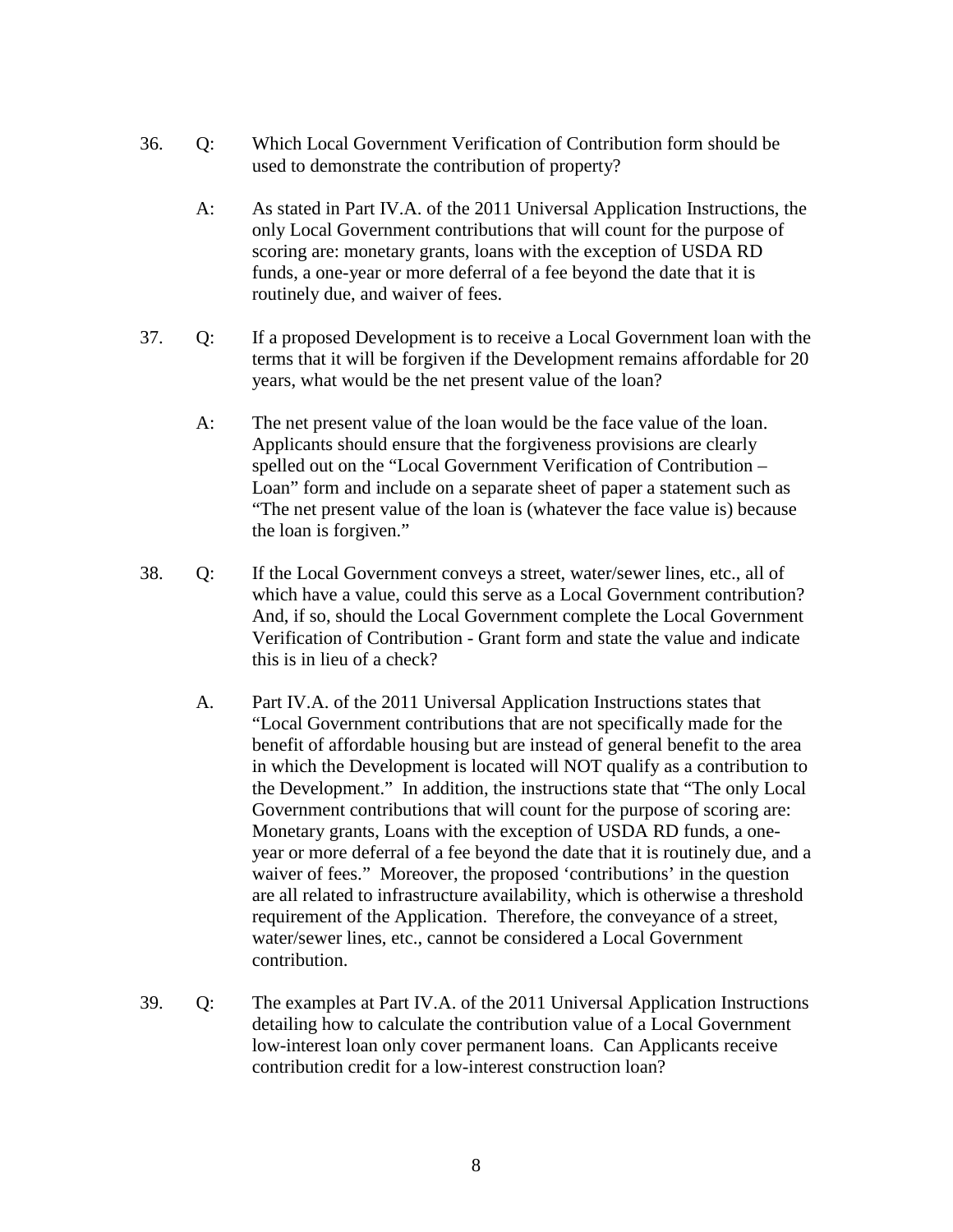- A: Yes, as long as the interest rate on the construction loan is below the discount rate of 6.49 percent. Calculations of the contribution value of a low-interest loan must be attached in order for the contribution to count. Florida Housing will check the calculations and if the calculations are deemed incorrect, the value of the contribution will be adjusted to the correct value if pertinent to the Application's score.
- 40. Q: Who is eligible for the automatic 5 points for Local Government Contributions?
	- A: An automatic 5 points for Local Government Contributions will be awarded to any Application (i) that requests MMRB through a Supplemental MMRB Application Cycle, (ii) that receives tax-exempt multifamily bonds issued by an entity other than the Corporation or a County Housing Finance Authority, (iii) that reflects a Development Category at Part III.A.3.a. of the 2011 Universal Application of Rehabilitation, Acquisition and Rehabilitation, Preservation, or Acquisition and Preservation, or (iv) where the Applicant selected and qualified for the Homeless Demographic at Part III.D.3. of the 2011 Universal Application.
- 41. Q: If a City has comprehensive plan policies that address incentives and an expedited permitting process, but does not have a specific ordinance to refer to as stated on Exhibit 40, would a reference to specific comprehensive plan policies be sufficient?
	- A: The Local Government Verification of Affordable Housing Incentives Expedited Permitting Process for Affordable Housing form allows the Local Government to list either the ordinance number, resolution number or citation of policy that enacted the expedited permitting process. If there is no specific number associated with the policy, the Applicant may cite the specific name of the policy.
- 42. Q: In the event the financing commitment, proposal or letter of intent is not from a regulated Financial Institution and the Applicant must provide evidence of ability to fund, to whom should the Applicant address the request for a Letter of Receipt and Acceptance?
	- A: The evidence and request should be directed to Michelle Connelly, Florida Housing Finance Corporation, 227 North Bronough Street, Suite 5000, Tallahassee, FL 32301
- 43. Q: If the non-regulated Financial Institution an Applicant is borrowing funds from does not have audited financial statements dated within 17 months of the Application Deadline available by the Application Deadline, may an Applicant submit them during the cure period?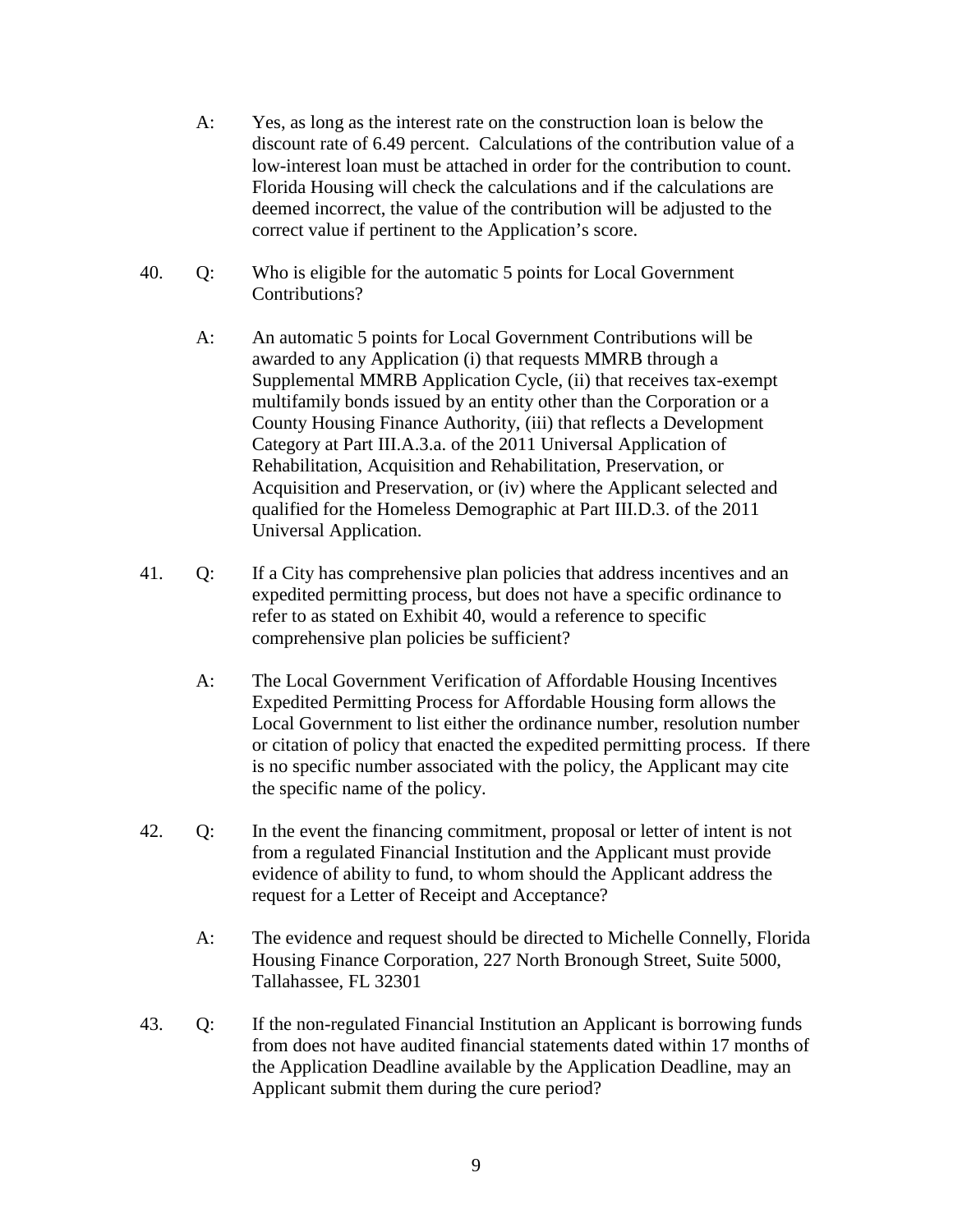- A: Yes. Audited financial statements dated within 17 months of the Application Deadline may be submitted during the cure period.
- 44. Q: Does a subsidiary of a regulated financial institution need to submit financials to FHFC?
	- A: Part V.D. of the 2011 Universal Application Instructions describes what is required when a debt commitment, proposal or letter of intent is not from a regulated Financial Institution and also sets out the requirements of a bridge loan as it relates to an equity commitment, proposal or letter of intent.
- 45. Q: When should HC Applicants and MMRB Applicants show a compliance fee on the Development Cost Pro Forma?
	- A: Applications for Competitive HC should show estimated compliance fees on the Development Cost Pro Forma. Competitive HC Applicants must pay compliance fees for the entire affordability period at the time of Final Cost Certification and a one-year fee at the time of Preliminary Allocation.

Applications for Developments that have Florida Housing-issued MMRB financing will pay compliance fees on an annual basis during the affordability period of the Development. As such, FHFC would not expect these costs to be listed on the Development Cost Pro Forma.

Applications for Non-competitive HC to be used for a Tax-Exempt Bond-Financed Development where the bonds are issued by either a County Housing Finance Authority or an entity other than the Corporation or a County Housing Finance Authority should show estimated compliance fees on the Development Cost Pro Forma. These Applicants must pay compliance fees for the entire affordability period at the time of Final Cost Certification.

- 46. Q: Can an Applicant show excess financing sources on the Construction or Rehab Analysis and the Permanent Analysis?
	- A: Yes.
- 47. Q: Do those purchasing Housing Credits have to provide evidence of ability to fund, such as audited financial statements, in order for the commitment, proposal or letter of intent to meet threshold?
	- A: Part V.D. of the 2011 Universal Application Instructions states the threshold requirements for firm equity commitments, proposals and letters of intent.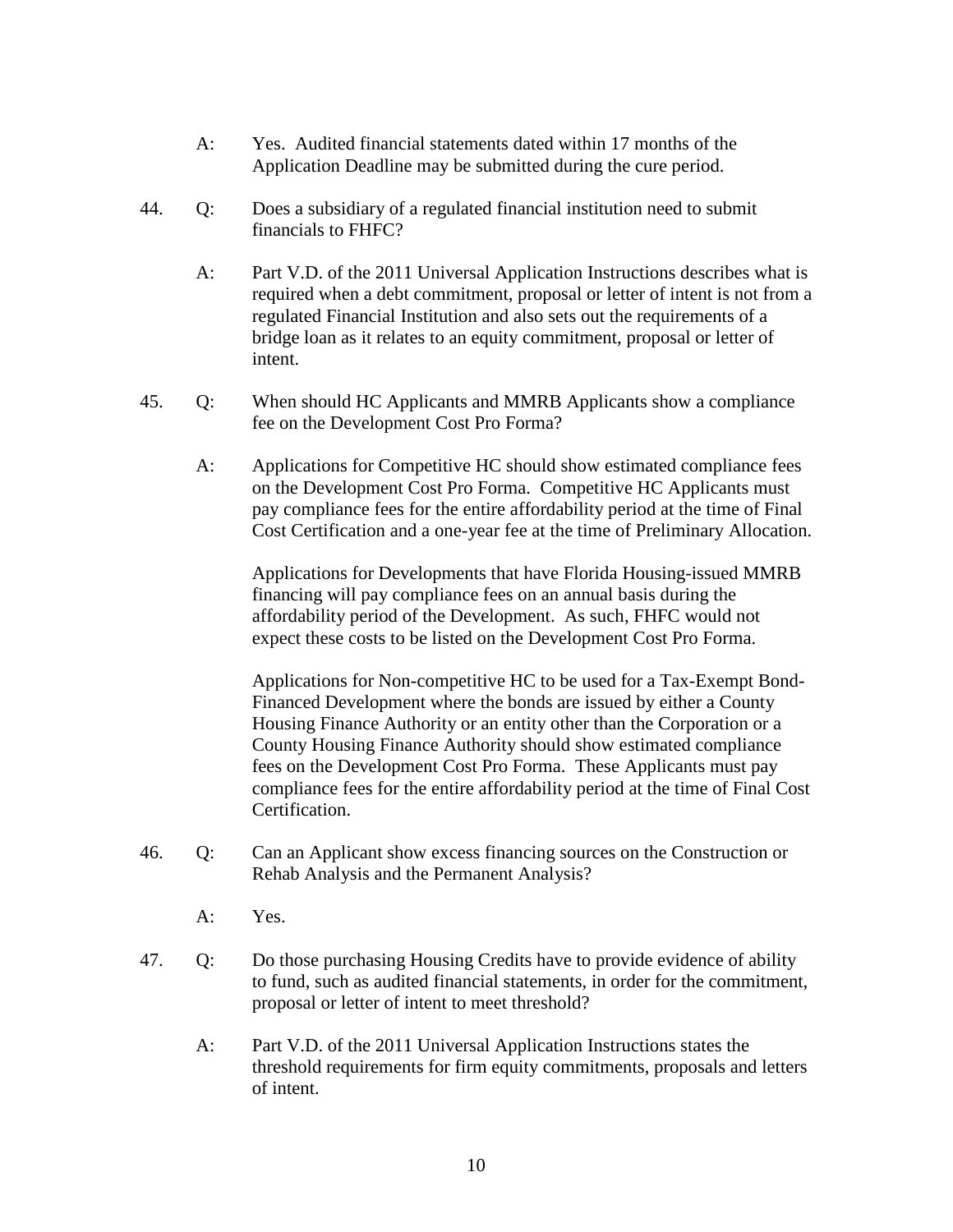- 48. Q: Can the HC syndicator be replaced after the Application Deadline?
	- A: Yes, provided the new syndicator furnishes a commitment, proposal or letter of intent that meets the 2011 Universal Application threshold requirements for an equity commitment.
- 49. Q: If there is a financing shortfall during construction or rehabilitation, must the shortfall be filled and how should it be documented?
	- A: Sources must equal or exceed uses, as indicated at Item 13, Threshold Requirements, of the 2011 Universal Application Instructions. The acceptable documentation is outlined in Part V. of the 2011 Universal Application Instructions.
- 50. Q: Subsection 67-48.0072(19), F.A.C., states, "Contingency reserves which total no more than 5 percent of total actual construction costs (hard costs) and total general development costs (soft costs) for Redevelopment and Developments where 50 percent or more of the units are new construction may be included within the Total Development Cost for Application and underwriting purposes. Contingency reserves which total no more than 15 percent of total actual construction costs (hard costs) and total general development costs (soft costs) for Rehabilitation, Moderate Rehabilitation, Substantial Rehabilitation, and Preservation may be included within the Total Development Cost for Application and underwriting purposes. Contingency reserves shall not be paid from SAIL or HOME funds." Does this mean that the hard cost contingency cannot exceed 5 percent of the hard cost total (Actual Construction Cost) and the soft cost contingency cannot exceed 5 percent of the soft costs (Total General Development Cost) or does this mean that the total of hard and soft contingency cannot exceed a total of 5 percent of the Total Development Costs?
	- A: Note (5) on the Development Cost Pro Forma states "For purposes of the Development Cost calculation in this Application, the only reserves allowed are contingency reserves for rehabilitation and construction (total of A1.3. [total actual construction cost] and A3. [total general development cost] below), which amounts cannot exceed 5% for Development Category of New Construction and Redevelopment and 15% for Development Category of Rehabilitation and Preservation, as stated in Rule Chapter 67-48, F.A.C." Rather than listing hard and soft cost contingencies separately on the Pro Forma, the total of both hard and soft cost contingency reserves should be listed at Line A4. of the Pro Forma and such total amount cannot exceed 5 percent or 15 percent, as applicable, of the sum of the amounts listed at Lines A1.3 and A3. of the Pro Forma.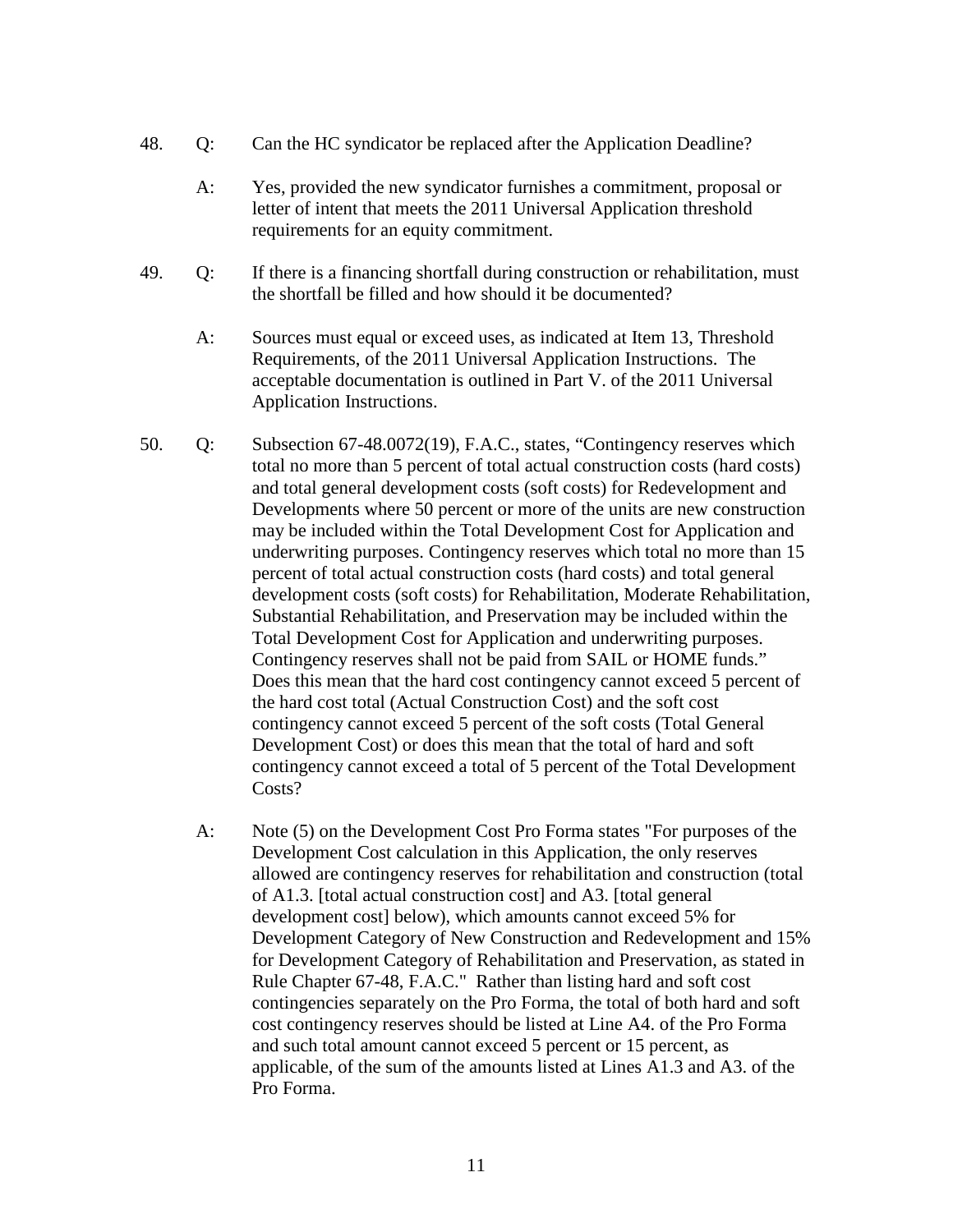- 51. Q: What documentation is required for a Housing Credit Syndication/Equity commitment, proposal or letter of intent and for a commitment to place the bonds?
	- A: The requirements for MMRB Applicants and Non-Corporation Funding Commitments are outlined in Part V.C. and Part V.D. of the 2011 Universal Application Instructions.
- 52. Q: There may be additional costs associated with the proposed Development for which there is no apparent place on the pro forma, such as cost of issuance, bond pay down reserves and other reserves. Must these be stated in the Application and, if so, where does one reflect them?
	- A: Bond pay down reserves and reserves other than contingency reserves cannot be included on the Pro Forma. Item No. (5) of the Notes section of the Development Cost Pro Forma states "For purposes of the Development Cost calculation in this Application, the only reserves allowed are contingency reserves for rehabilitation and construction (total of A1.3 [total actual construction cost] and A.3. [total general development cost] below), which amounts cannot exceed 5% for Development Category of New Construction and Redevelopment and 15% for Development Category of Rehabilitation and Preservation, as stated in Rule Chapter 67- 48, F.A.C. " If there are other costs and reserves associated with the proposed Development that cannot be included on the Pro Forma, but which the Applicant wishes to state in the Application, such other costs and reserves may be listed in the Addenda at the end of the 2011 Universal Application.

Costs of Issuance (COI) includes various different expenses. As the Pro Forma does not have a specific line item for COI, the Applicant should (i) break out the various expenses that make up the total COI and include them on the Pro Forma and/or (ii) list the COI on the Pro Forma at "\*Other" under General Development Costs.

- 53. Q: In addition to meeting all of the threshold requirements, is there a minimum number of points an Applicant must achieve in the Universal Application to be eligible for funding?
	- A: As outlined in the Ranking and Selection Criteria section of the 2011 Universal Application Instructions, an Applicant must achieve at least 72 total points to be eligible to compete for funding in the 2011 Universal Application Cycle. No Application with a total score of less than 72 points will be considered for funding except when necessary to meet the Non-Profit Goal.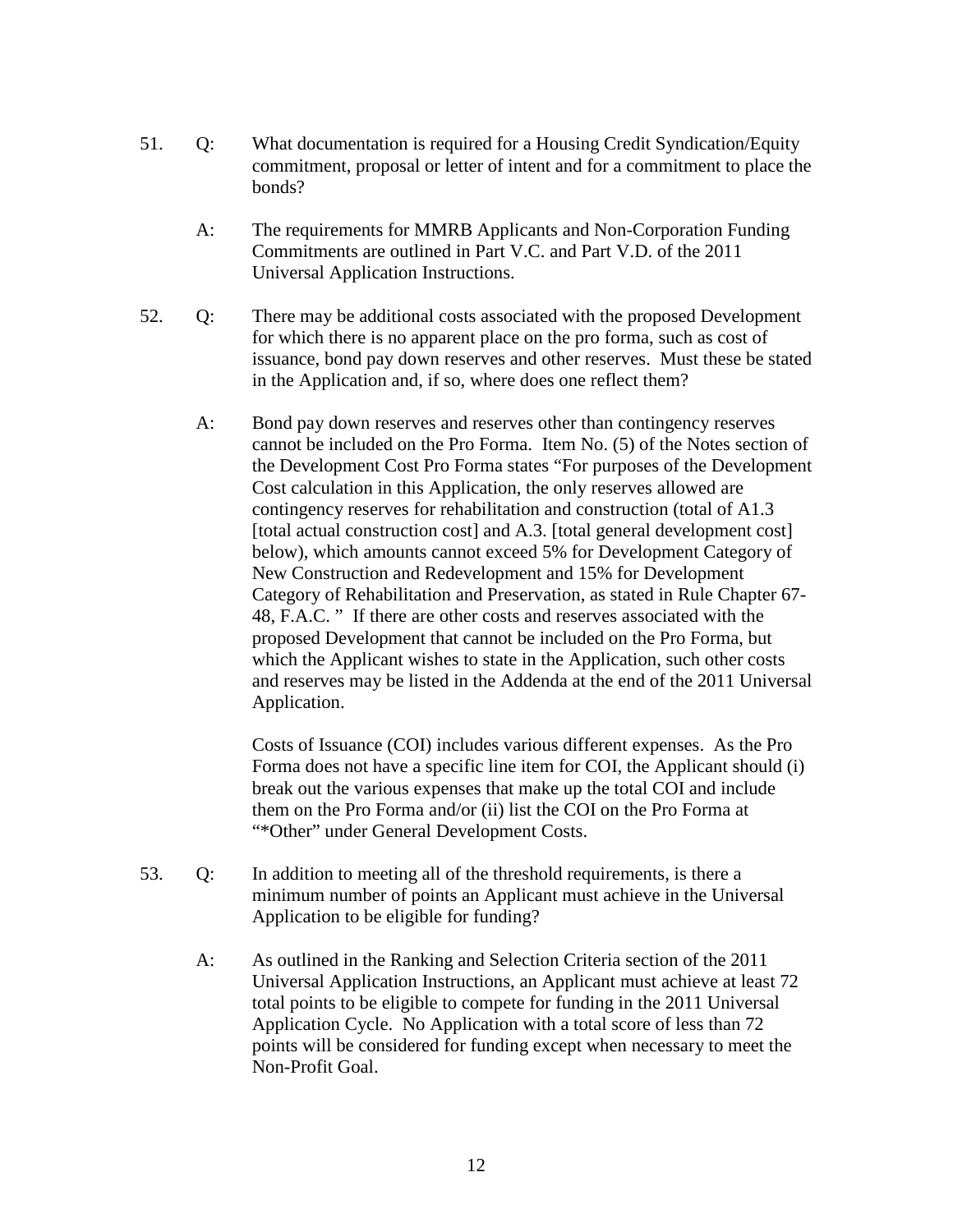- 54. Q: Where can an Applicant find a detailed description of the program requirements and loan terms?
	- A: The program requirements for the HOME-Rental program and the Housing Credit program (Competitive and non-competitive) are outlined in Rule Chapter 67-48, F.A.C. The 2012 Qualified Allocation Plan also sets out Housing Credit provisions. The program requirements for the MMRB program are outlined in Rule Chapter 67-21, F.A.C.
- 55. Q: What is the meaning of "public housing" in Subsection 67-48.019(2), F.A.C.?
	- A: In accordance with 24 CFR Part 5, public housing means housing assisted under the 1937 Act, other than under Section 8. Public housing includes dwelling units in a mixed finance project that are assisted by a Public Housing Authority with capital or operating assistance.
- 56. Q: For MMRB Applications submitted through the Supplemental MMRB Application Cycle, may Applicants pay the Application fee and the TEFRA fee with one check or are separate checks required?
	- A: Florida Housing will accept payment of these fees in one check or separate checks.
- 57. Q. When applying for the MMRB Program, should an Applicant provide credit enhancement commitments for both the construction and permanent periods?
	- A: If the credit enhancement commitment for the permanent period does not also cover the construction period, then the Applicant will need to provide a separate credit enhancement commitment for the construction period.
- 58. Q: For MMRB, does the requirement to have 2 or more units in each residential building apply to both New Construction and Rehabilitation developments?
	- A: Yes.
- 59. Q: Does an employee unit in a clubhouse constitute a residential building requiring 2 or more units for purposes of MMRB?
	- A: No.
- 60. Q: How does one apply for non-competitive 4 percent Housing Credits to be used with tax-exempt bonds?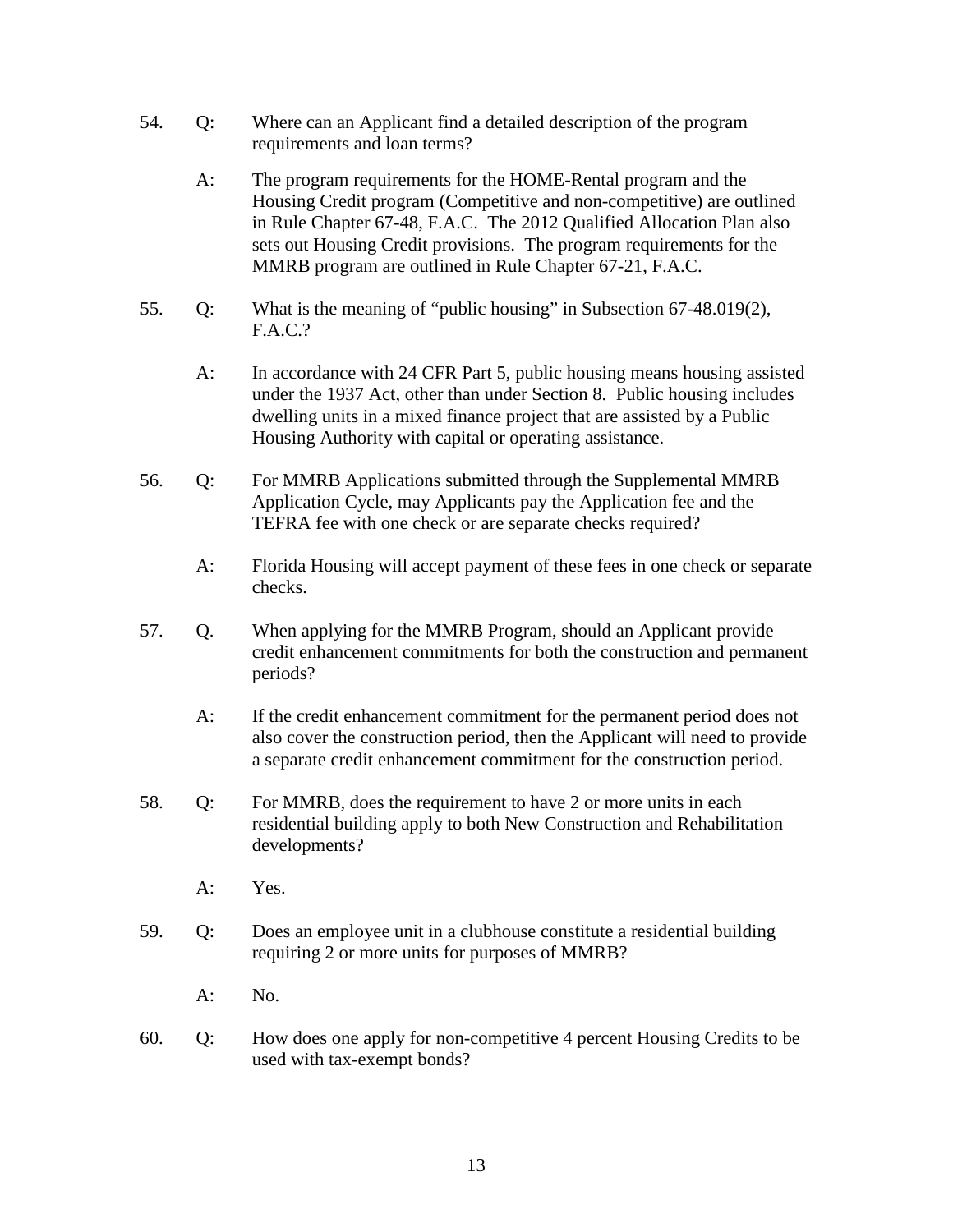- A: Applicants may apply for non-competitive 4 percent Housing Credits as follows:
	- (a) Non-competitive 4 percent Housing Credits can be requested at the time an Applicant applies for Corporation-issued MMRB through the Supplemental MMRB Application Cycle, as outlined in the Supplemental MMRB Application Cycle section of the 2011 Universal Application Instructions.
	- (b) Non-competitive 4 percent Housing Credits to be used for a Tax-Exempt Bond-Financed Development where the bonds are issued by a County Housing Finance Authority established pursuant to Section 159.604, F.S., can be requested by completing the 4 Percent HC County HFA Bonds Application Form, as outlined in the 4 Percent HC County HFA Bonds Application section of the 2011 Universal Application Instructions.
	- (c) Non-competitive 4 percent Housing Credits to be used for a Tax-Exempt Bond-Financed Development where the bonds are issued by an entity other than the Corporation or a County Housing Finance Authority can be requested by completing the 2011 Universal Application Package, as outlined in the General Instructions section of the 2011 Universal Application Instructions.
- 61. Q: For leveraging purposes, if a high rise development will receive an adjustment factor of 0.63, assuming it meets certain criteria and qualifies as New Construction or Redevelopment, will the same hold true for a midrise development in order to receive the 0.785 adjustment factor?
	- A: Yes, provided the proposed Development meets all of the requirements listed in Section 3.e.(3)(b) of the Ranking and Selection Criteria section of the 2011 Universal Application Instructions.
- 62. Q: If an Applicant participated in past Universal Application Cycles, can the same log-in and password be used to complete the online 2011 Universal Application?
	- A: No. All users must complete a new registration for the online 2011 Universal Application.
- 63. Q: If a radio button is checked in error and the online Application won't allow the Applicant to "uncheck" the button, how should the Applicant notify Florida Housing that it does not wish to make the selection?